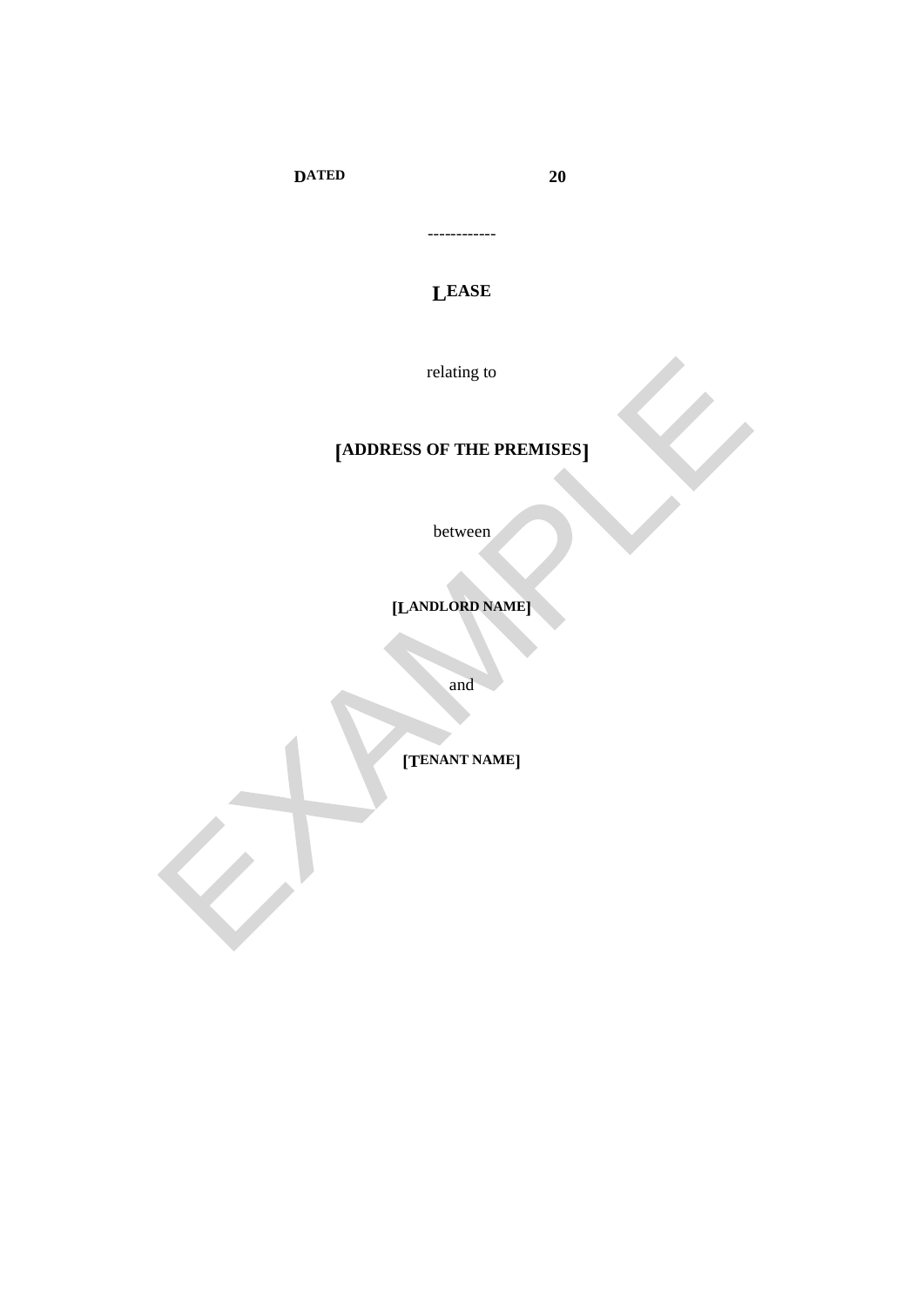## **Particulars**

| Date:                                                                                                                                                   | ] 20[                                                                  |  |  |  |
|---------------------------------------------------------------------------------------------------------------------------------------------------------|------------------------------------------------------------------------|--|--|--|
| Landlord:<br>registered office is at [                                                                                                                  | ] (Company Registration Number [<br>]) whose<br>$\mathsf{l}$           |  |  |  |
| <b>Tenant:</b><br>registered office is at [                                                                                                             | ] (Charity Registration Number [<br>) whose                            |  |  |  |
| <b>Break Date:</b>                                                                                                                                      | At any time [ ] months after the Term Commencement Date                |  |  |  |
| <b>Break Notice:</b>                                                                                                                                    | ] days' written notice<br>$\mathbf{L}$                                 |  |  |  |
| <b>Payment Day:</b>                                                                                                                                     | The first day of January each year during the Term                     |  |  |  |
| Permitted Use: Charitable use of the Premises for retail purposes                                                                                       |                                                                        |  |  |  |
| <b>Premises:</b><br>or structural part.                                                                                                                 | the internal parts of [address of property] excluding any load-bearing |  |  |  |
| <b>Rent:</b>                                                                                                                                            | ] [One peppercorn per annum] (if demanded)<br>$f_{\rm L}$              |  |  |  |
| [Applicable][Not applicable]<br><b>Schedule of Condition:</b>                                                                                           |                                                                        |  |  |  |
| <b>Statutory Declaration: a statutory declaration dated [</b><br>[10] 20[1] in accordance with the<br>requirements of section 38A(3)(b) of the LTA 1954 |                                                                        |  |  |  |
| Term:                                                                                                                                                   | A term of [ ] years from and including the date hereof                 |  |  |  |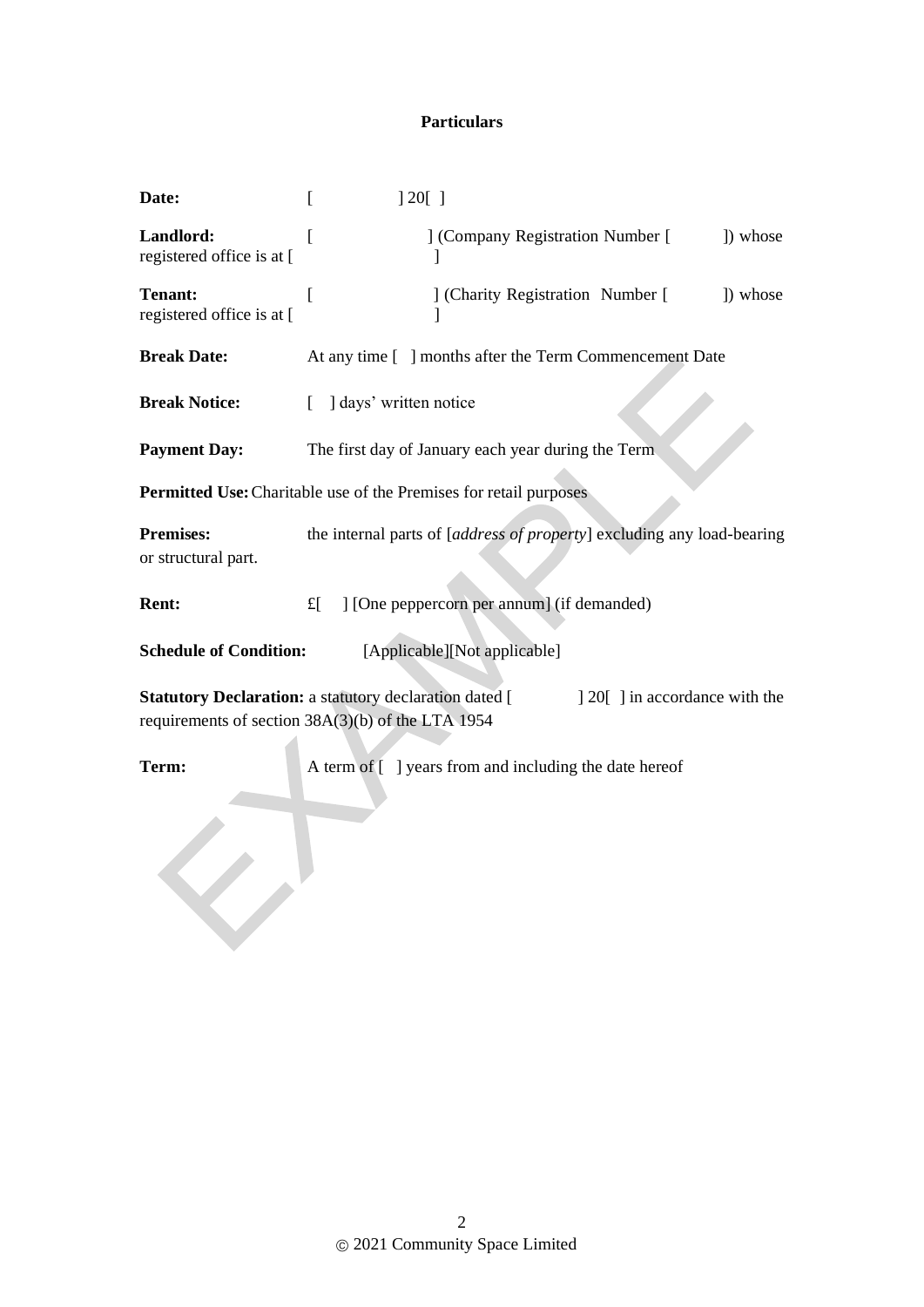This lease is made on the date set out in the Particulars

### **BETWEEN**

- (1) The Landlord; and
- (2) The Tenant.

## **AGREED TERMS**

#### **1. INTERPRETATION**

The following definitions and rules of interpretation apply in this lease.

1.1 Definitions:

**LTA 1954:** Landlord and Tenant Act 1954.

**Particulars:** the particulars to this Lease.

**Service Media:** all media for the supply or removal of heat, electricity, gas, water, sewage, airconditioning, energy, telecommunications, data and all other services and utilities and all structures, machinery and equipment ancillary to those media.

**VAT:** value added tax chargeable under the Value Added Tax Act 1994 and any similar replacement tax and any similar additional tax.

1.2 A reference to the **Landlord** includes a reference to the person entitled to the immediate reversion to this lease.

1.3 Any obligation on the Tenant not to do something includes an obligation not to allow that thing to be done and an obligation to use best endeavours to prevent that thing being done by another person including, but not limited to, employees, agents, workmen and invitees.

1.4 Unless the context otherwise requires, words in the singular shall include the plural and in the plural shall include the singular.

1.5 In the event of a conflict between the Particulars of this Lease and the remainder of this Lease then the Particulars shall prevail.

# **2. GRANT**

The Landlord lets the Premises to the Tenant;

- 2.1 for the Term; and
- 2.2 except and reserving the rights mentioned in clause 3.

### **3. RIGHTS EXCEPTED AND RESERVED**

3.1 The following rights are excepted and reserved from this lease to the Landlord (the **Reservations**):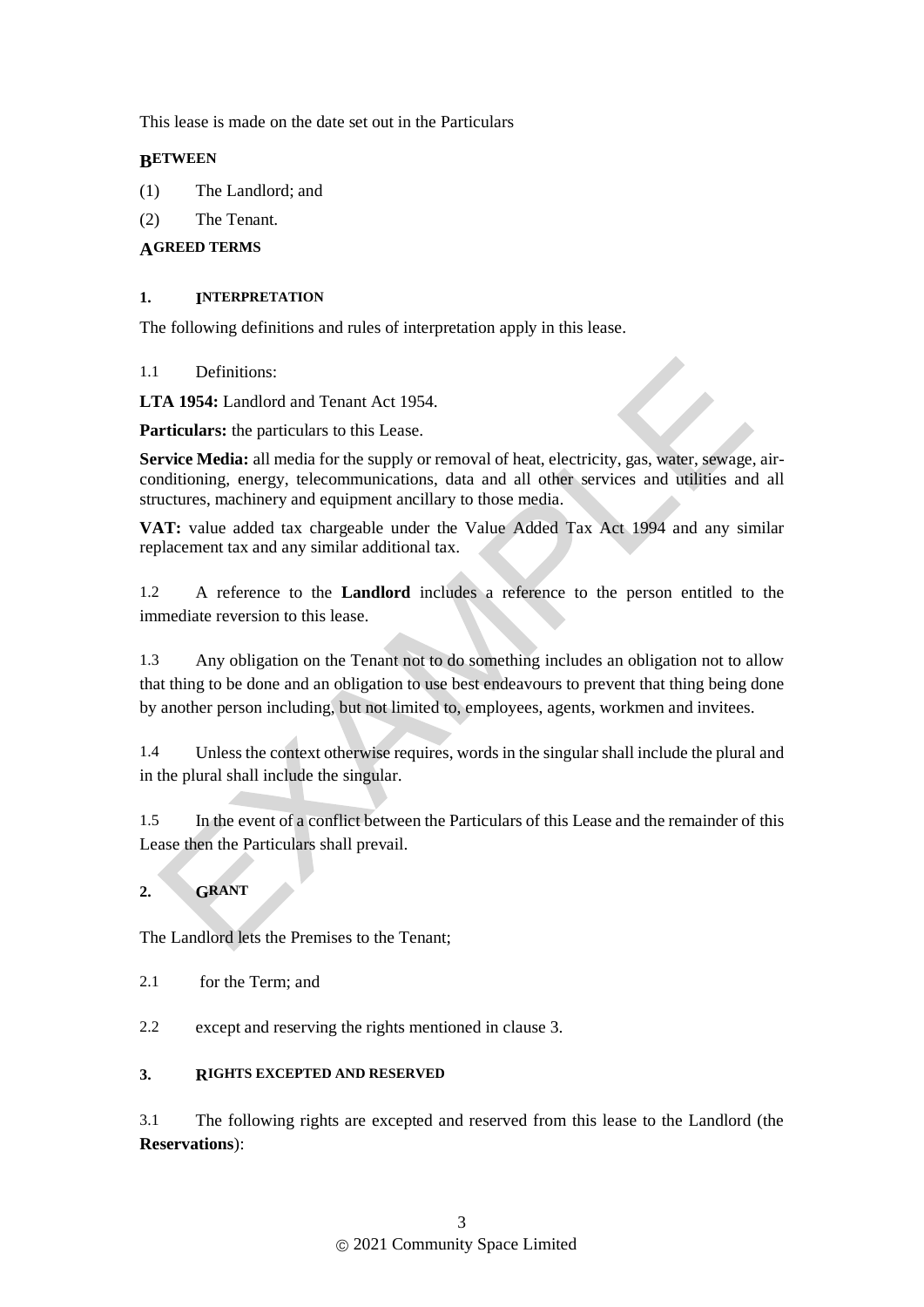(a) the right to enter the Premises for any purpose mentioned in this lease or connected with it, at any reasonable time and, except in the case of an emergency, after having given reasonable notice (which need not be in writing) to the Tenant;

(b) the right to display a sale or letting board on the Premises as long as it does not obstruct the Tenant's signage or window display; and

(c) the right to sell as agent for the Tenant any belongings of the Tenant left in the Premises for more than five working days after the Term ends and keep the net sale proceeds if the Tenant does not claim them within one month after the Term ends.

3.2 The Reservations may be exercised by the Landlord and by anyone else who is or becomes entitled to exercise them and by anyone authorised by the Landlord.

3.3 The Landlord shall not be liable for any loss or inconvenience to the Tenant by reason of the exercise of any of the Reservations (other than any loss or inconvenience in respect of which the law prevents the Landlord excluding liability).

## **4. THE RENT AND OTHER PAYMENTS**

4.1 The Tenant shall pay the Rent on the Payment Day.

4.2 The Tenant shall pay all costs in connection with the supply and removal of electricity, gas, water, sewage, telecommunications and data to or from the Premises. If any such costs are charged in respect of the Premises together with other property, the Tenant shall pay a fair proportion (determined conclusively by the Landlord except as to questions of law and in the absence of any manifest error) of the total.

4.3 The Tenant shall pay all rates, taxes and other impositions and outgoings payable in respect of the Premises and its use.

4.4 All sums payable by the Tenant are exclusive of any VAT that may be chargeable and the Tenant shall pay VAT in respect of all taxable supplies made to it in connection with this lease.

4.5 The Tenant shall pay the costs and expenses (assessed on a full indemnity basis) of the Landlord, including any solicitors' or other professionals' costs and expenses and whether incurred during or after the end of the Term, in connection with or in contemplation of the enforcement of the tenant covenants of this lease.

4.6 In the event that the Tenant is a registered charity and is not awarded the 20% discretionary business rate relief for the Premises by the local authority that it may otherwise qualify for as a charitable tenant, then the Landlord may in its discretion pay to the Tenant the equivalent amount of the said 20% business rate relief to the Tenant on a monthly basis as a charitable donation. On receipt of such sums the Tenant warrants to the Landlord that it will forthwith pay the said sums to the local authority to satisfy its rates liability for the Premises and further will indemnify the Landlord against any rate claims or actions made by the local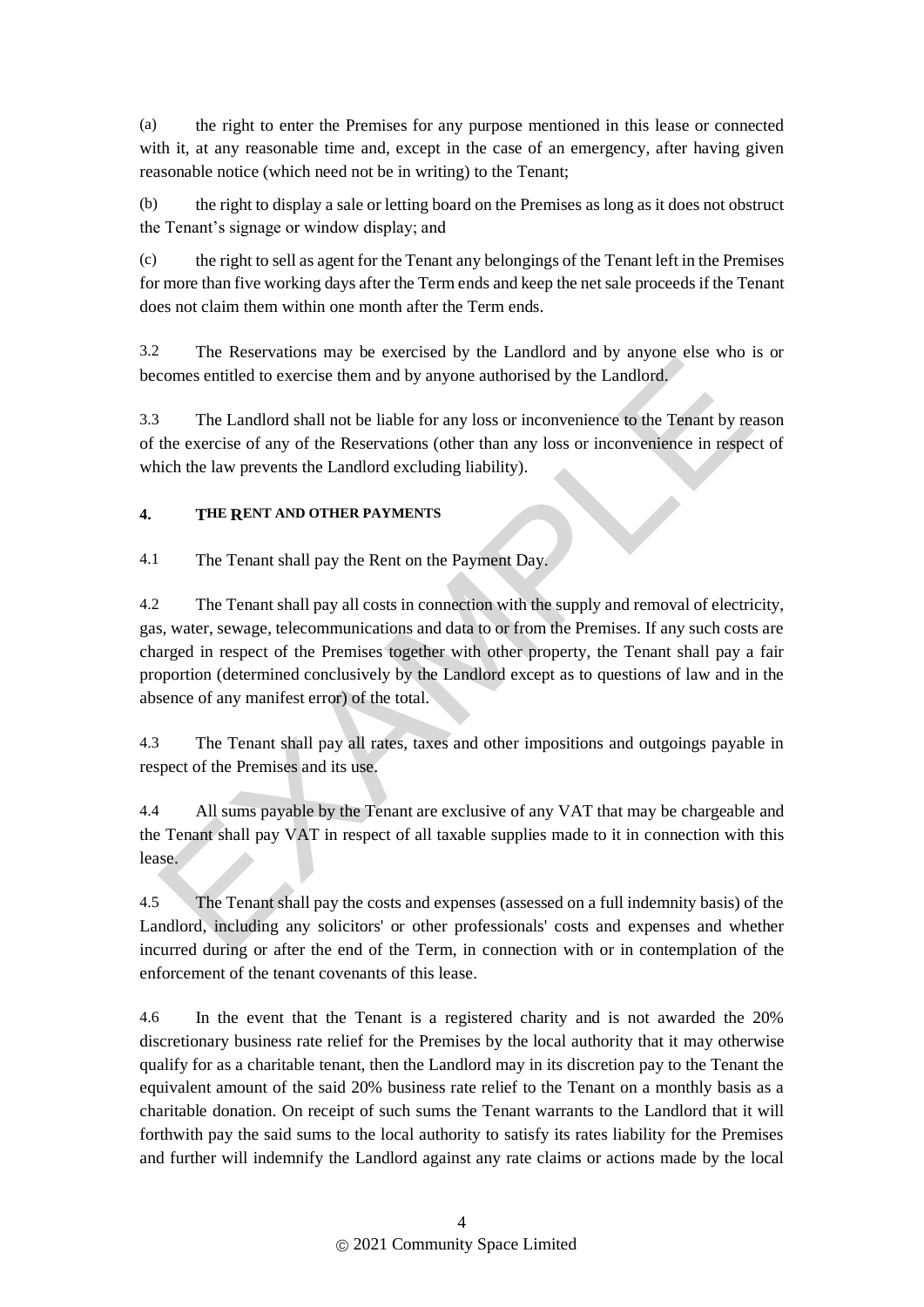authority for the Premises for any periods arising during the Term where the business rates have not been paid.

## **5. INSURANCE**

5.1 The Landlord shall keep the Premises (including any plate glass or window glass) insured against loss or damage by fire and such other risks as the Landlord considers it prudent to insure against, provided that such insurance is available in the market on reasonable terms acceptable to the Landlord. On request from the Tenant, the Landlord shall inform the Tenant of relevant terms of its insurance policy.

5.2 If the Premises is damaged or destroyed so as to make the Premises unfit for occupation and use, then either party may determine this lease by giving 28 days' notice to the other.

5.3 If this lease is terminated pursuant to this clause, then the termination shall be without prejudice to any right or remedy of the Landlord in respect of any antecedent breach of the tenant covenants of this lease.

## **6. PROHIBITION OF DEALINGS**

The Tenant shall not assign, underlet, charge, part with or share possession or share occupation of this lease or the Premises or assign, part with or share any of the benefits or burdens of this lease, or in any interest derived from it, whether by a virtual assignment or other similar arrangement or hold the lease on trust for any person (except by reason only of joint legal ownership), or grant any right or licence over the Premises in favour of any third party.

# **7. REPAIRS AND DECORATION**

7.1 The Tenant shall keep the Premises clean and tidy, including cleaning the inside and outside of the windows at the Premises, and shall make good any damage caused to the Premises by any act or omission of the Tenant or any person under the control of the Tenant.

7.2 The Landlord shall replace any plate glass or other window glass that becomes cracked or broken.

7.3 The Landlord shall keep the Premises in reasonable repair and any Service Media within and exclusively serving the Premises in reasonable working order.

7.4 If the Particulars state that a Schedule of Condition is applicable, then the Tenant shall not be obliged to put the Premises into any better state of repair as evidenced by the schedule of condition annexed to this lease.

### **8. ALTERATIONS AND SIGNS**

8.1 The Tenant shall not make any alteration to the Premises (including any Service Media forming part of the Premises), other than the installation and removal of non-structural, demountable shop fittings and provided that, where reasonably required by the Landlord, it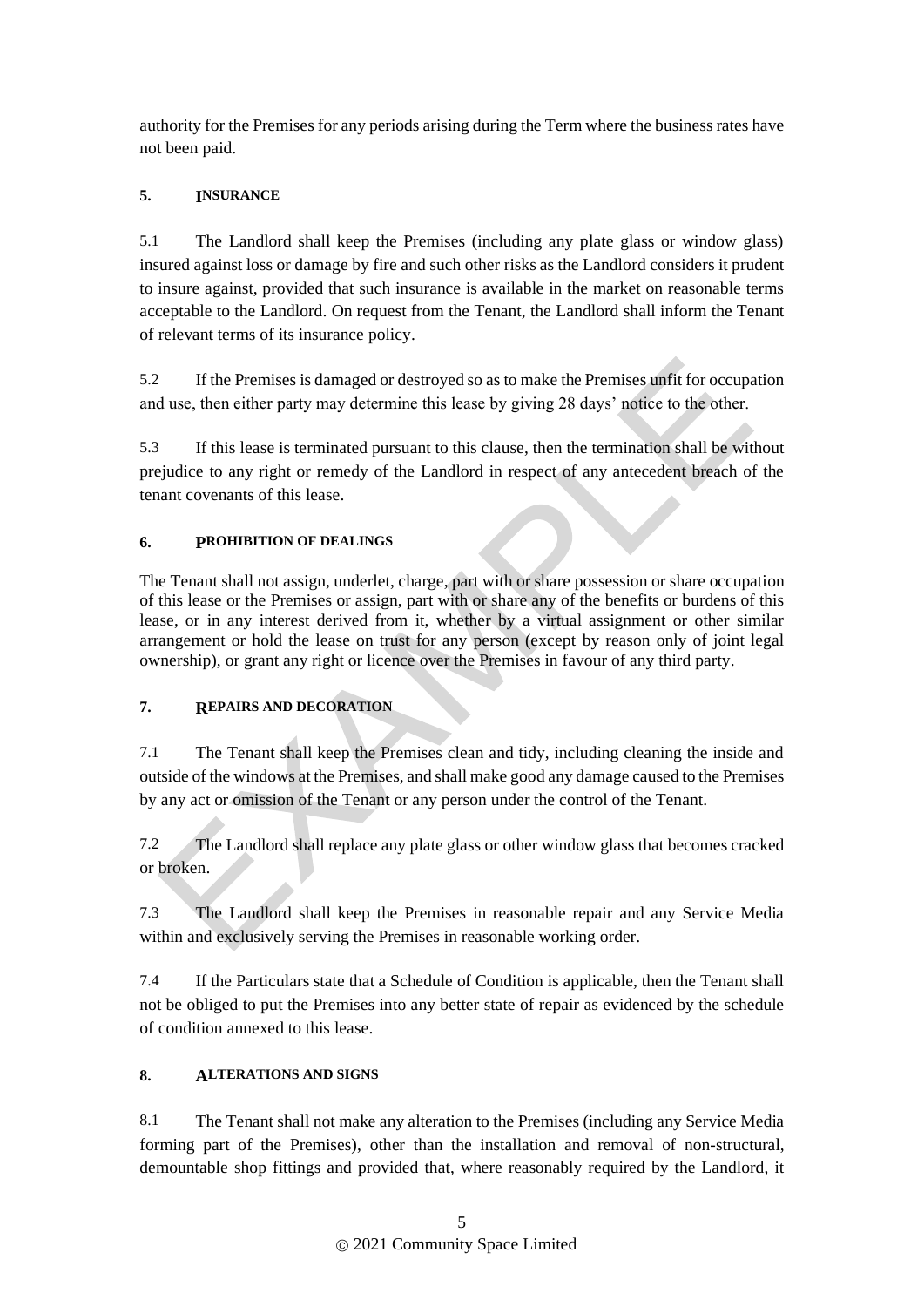removes any such fittings before the end of the Term and makes good any damage to the Premises caused by any such installation or removal.

8.2 The Tenant shall not attach any sign, poster or advertisement to the Premises other than:

(a) a shop fascia of a design and size approved by the Landlord; and

(b) such trade posters, notices and advertisements of a design, size and number and in positions that are appropriate to the nature of the Premises and to the Permitted Use.

### **9. BREACH OF REPAIR AND MAINTENANCE OBLIGATIONS**

The Landlord may enter the Premises to inspect its condition and may give the Tenant a notice of any breach of any of the tenant covenants in this lease relating to the condition of the Premises. The Tenant shall carry out and complete any works needed to remedy that breach within the time reasonably required by the Landlord, in default of which the Landlord may enter the Premises and carry out the works needed. The costs incurred by the Landlord in carrying out any works pursuant to this clause (and any professional fees and any VAT in respect of those costs) shall be a debt due from the Tenant to the Landlord and payable on demand.

**10. USE**

10.1 The Tenant shall not use the Premises for any purpose except the Permitted Use.

10.2 The Tenant shall not place or keep any items on any external part of the Premises (whether or not such items are for sale).

10.3 The Tenant shall keep the shop window of the Premises appropriately dressed and lit.

10.4 The Tenant shall not leave any refuse outside the Premises except at such times and in such manner as accord with the arrangements for the collection of refuse from the Premises by the local authority.

10.5 The Tenant shall load and unload goods only at such times as accord with any bylaws or parking restrictions imposed by the local authority.

10.6 The Tenant shall not overload the Service Media at or serving the Premises.

10.7 The Tenant shall comply with all reasonable regulations for the proper management of the Premises as are made by the Landlord and notified to the Tenant in writing.

### **11. COMPLIANCE WITH LAWS**

The Tenant shall comply with all laws relating to the Premises and the occupation and use of the Premises by the Tenant, to the use of all Service Media and machinery and equipment at or serving the Premises, and to all materials kept at or disposed from the Premises.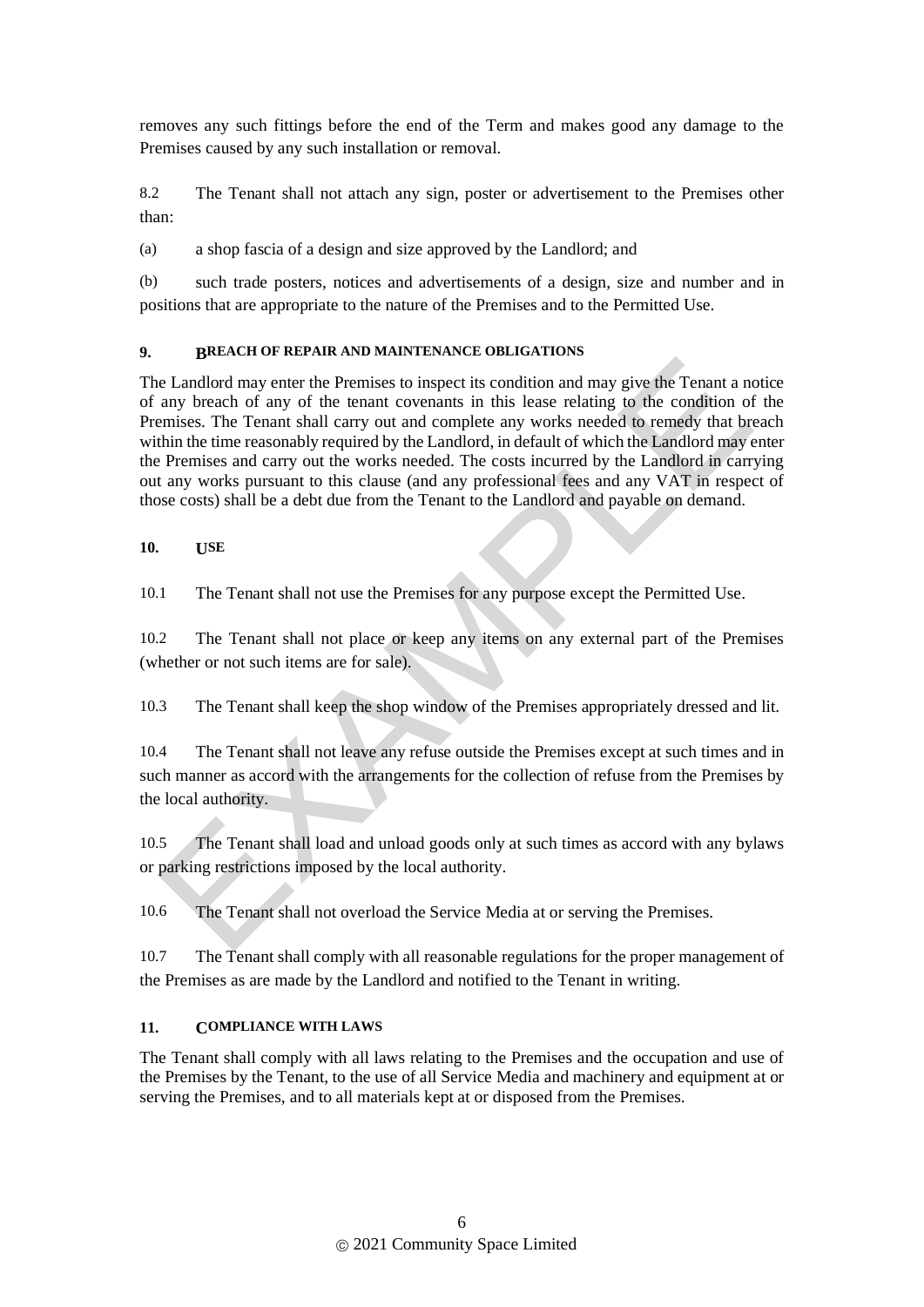#### **12. RETURNING THE PREMISES TO THE LANDLORD**

12.1 At the end of the Term, the Tenant shall return the Premises to the Landlord in the condition required by this lease and shall remove from the Premises all stock and chattels belonging to or used by it.

12.2 The Tenant irrevocably appoints the Landlord to be the Tenant's agent to store or dispose of any stock, chattels, fittings or items it has fixed to the Premises and which have been left by the Tenant on the Premises for more than ten working days after the end of the Term. The Landlord shall not be liable to the Tenant by reason of that storage or disposal. The Tenant shall indemnify the Landlord in respect of any claim made by a third party in relation to that storage or disposal.

#### **13. TRADING DURING SHOP OPEN HOURS**

To keep the Premises open for carrying on the trade or business for the time being permitted by this Lease during normal trading hours in the location as reasonably prescribed by the Landlord insofar as:

13.1 may be necessary for the carrying out with all reasonable speed of any repairs or permitted alterations to the Premises; or

13.2 to do so would be contrary to any regulation or requirement of any competent statutory or local authority.

#### **14. INDEMNITY**

The Tenant shall keep the Landlord indemnified against all liabilities, expenses, costs (including but not limited to any solicitors' or other professionals' costs and expenses), claims, damages and losses (including but not limited to any diminution in the value of the Landlord's interest in the Premises and loss of amenity of the Premises) suffered or incurred by the Landlord arising out of or in connection with any breach of any tenant covenants in this lease, or any act or omission of the Tenant or any person on the Premises with its actual or implied authority.

### **15. LANDLORD'S COVENANT FOR QUIET ENJOYMENT**

The Landlord covenants with the Tenant, that, so long as the Tenant pays the rents reserved by and complies with its obligations in this lease, the Tenant shall have quiet enjoyment of the Premises without any interruption by the Landlord or any person claiming under the Landlord except as otherwise permitted by this lease.

#### **16. RE-ENTRY AND FORFEITURE**

16.1 The Landlord may re-enter the Premises (or any part of the Premises in the name of the whole) at any time after any of the following occurs:

(a) any rent is unpaid 21 days after becoming payable whether it has been formally demanded or not; or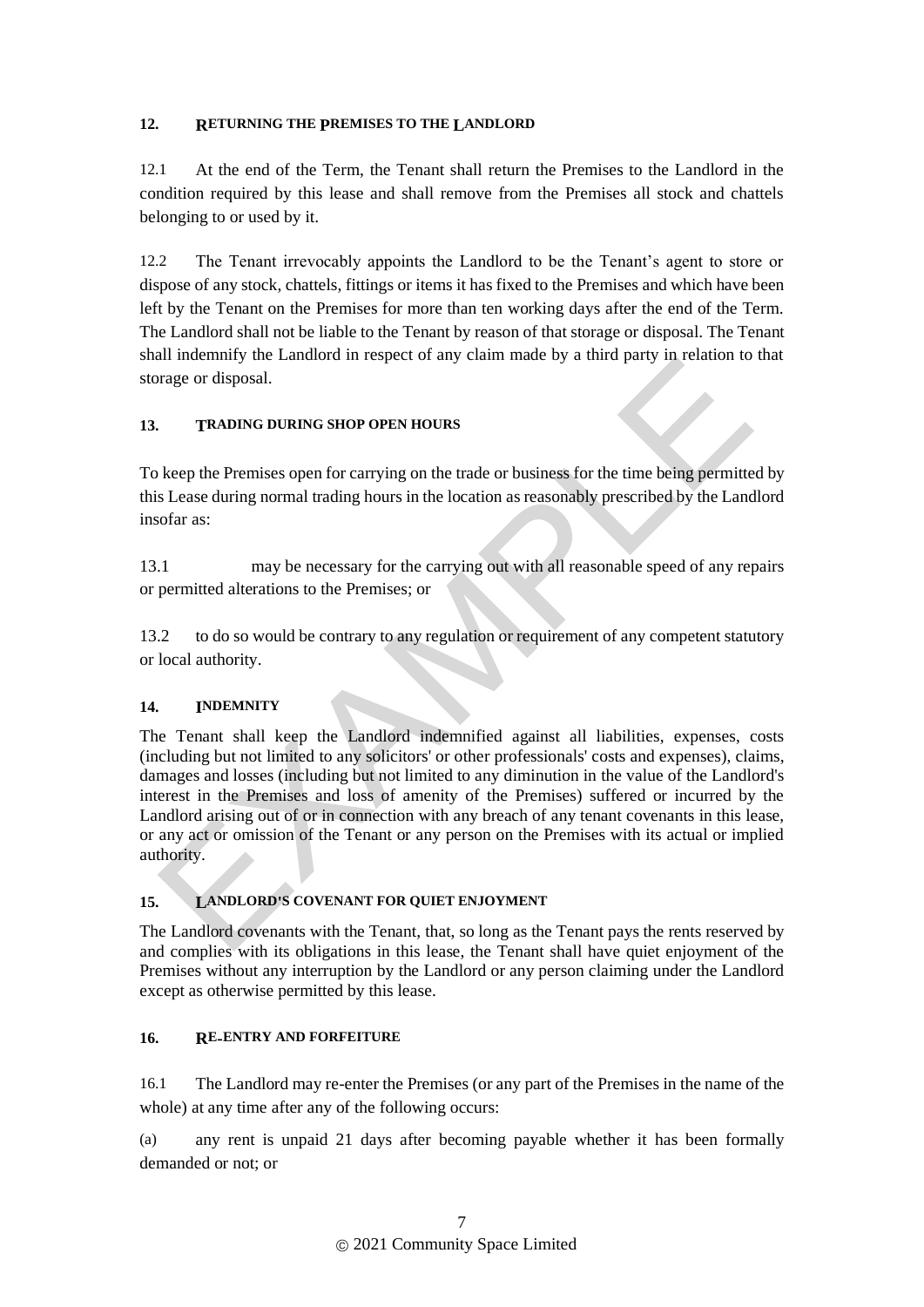(b) any breach of any condition or tenant covenant of this lease.

16.2 If the Landlord re-enters the Premises (or any part of the Premises in the name of the whole) pursuant to this clause, this lease shall immediately end, but without prejudice to any right or remedy of the Landlord in respect of any antecedent breach of the tenant covenants of this lease.

### **17. JOINT AND SEVERAL LIABILITY**

17.1 Where the Tenant comprises more than one person, those persons shall be jointly and severally liable for the obligations and liabilities of the Tenant arising under this lease. The Landlord may take action against, or release or compromise the liability of, or grant time or other indulgence to, any one of those persons without affecting the liability of any other of them.

17.2 The obligations of the Tenant arising by virtue of this lease are owed to the Landlord and the obligations of the Landlord are owed to the Tenant.

## **18. NOTICES**

18.1 Section 196 of the Law of Property Act 1925 applies to all notices and documents relating to this Lease.

## **19. ENTIRE AGREEMENT**

19.1 This lease constitutes the whole agreement between the parties and supersedes all previous discussions, correspondence, negotiations, arrangements, understandings and agreements between them relating to its subject matter.

19.2 Nothing in this lease constitutes or shall constitute a representation or warranty that the Premises may lawfully be used for any purpose allowed by this lease.

# **20. GOVERNING LAW**

This lease and any dispute or claim arising out of it or in connection with it or its subject matter or formation (including non-contractual disputes or claims) shall be governed by and construed in accordance with the law of England and Wales.

### **21. JURISDICTION**

Each party irrevocably agrees that the courts of England and Wales shall have exclusive jurisdiction to settle any dispute or claim arising out of or in connection with this lease or its subject matter or formation (including non-contractual disputes or claims).

### **22. MISCELLANEOUS**

22.1 The parties confirm that: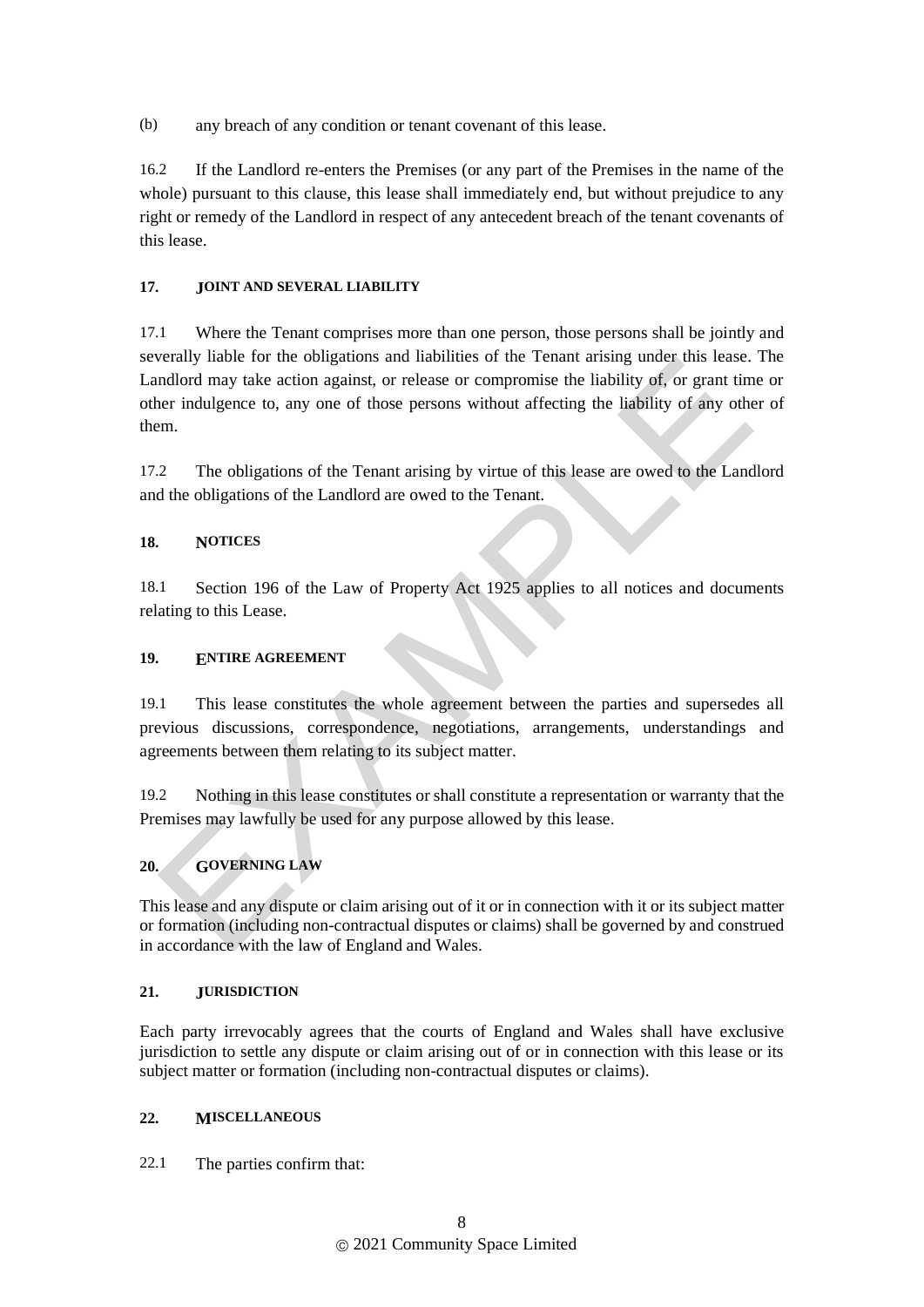(a) the Landlord served a notice on the Tenant, as required by section 38A(3)(a) of the LTA 1954, applying to the tenancy created by this lease, before this lease was entered into;

(b) the Tenant, or a person who was duly authorised by the Tenant to do so, made the Statutory Declaration; and

(c) there is no agreement for lease to which this lease gives effect.

22.2 The parties agree that the provisions of sections 24 to 28 of the LTA 1954 are excluded in relation to the tenancy created by this lease.

22.3 A person who is not a party to this lease shall not have any rights under the Contracts (Rights of Third Parties) Act 1999 to enforce any term of this lease.

#### **23. BREAK CLAUSE**

If the either party wishes to determine this Lease on the Break Date and gives to the other the Break Notice then on the expiry of the Break Notice the Tenant shall vacate the Premises and the Term shall cease but without prejudice to the either party's rights and remedies in respect of any antecedent claim or breach of covenant

This document has been executed as a deed and is delivered and takes effect on the date stated at the beginning of it.

| Signed as a Deed by    |                  |
|------------------------|------------------|
| the Landlord           |                  |
|                        | Director         |
| In the presence of:-   |                  |
| Witness Signature      |                  |
| Name (capital letters) |                  |
| Address                |                  |
|                        |                  |
|                        |                  |
| Occupation             |                  |
|                        |                  |
| Signed as a Deed by    |                  |
| the Tenant             |                  |
|                        | Director/Trustee |